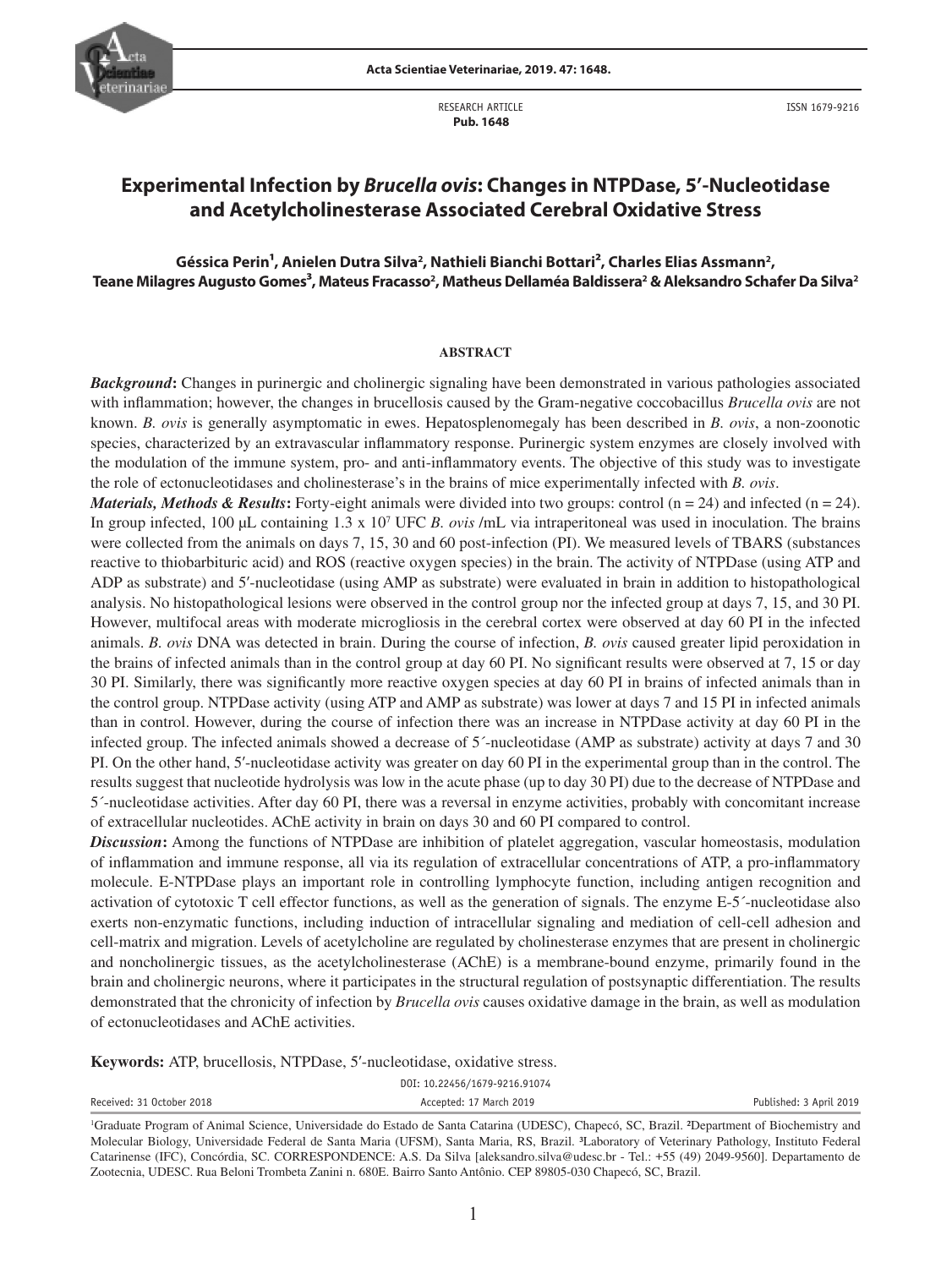**G. Perin, A.D. Silva, N.B. Bottari,** *et al***. 2019.** Experimental Infection by *Brucella ovis*: Changes in NTPDase, 5'-Nucleotidase and Acetylcholinesterase Associated Cerebral Oxidative Stress. *Acta Scientiae Veterinariae*. 47: 1648.

#### **INTRODUCTION**

Ovine brucellosis caused by the Gram-negative coccobacillus *Brucella ovis* are not known. *B. ovis* is generally asymptomatic in sheep. An experimental model systemic infection demonstrated lesions in various tissues [18]. Hepatosplenomegaly has been described in *B. ovis*, a non-zoonotic species [15,18], characterized by an extravascular inflammatory response. Our hypothesis is that the bacteria, directly or indirectly, change cholinergic and purinergic signals in the brain of mice, because these systems have a role in regulating the inflammatory response.

Purinergic signaling is an important modulating pathway for a variety of physiological processes involved in many neuronal and non-neuronal mechanisms and in short- and long-term events, including immune responses, inflammation, endothelium-mediated vasodilation, proliferation and cell death [2, 4]. NTPDases and 5'-nucleotidase are enzymes involved in purinergic signaling responsible for controlling purine levels, playing an important role in physiological processes, as well as in inflammatory diseases [20]. Already, the role of the cholinergic system in the CNS is well documented. Acetylcholine (ACh) is the neurotransmitter of cholinergic synapses and neuroeffector junctions responsible for the formation of nervous impulses, generation and modulation of movement [1, 19]. Free ACh is hydrolyzed by cholinesterase or combines with muscarinic and nicotinic acetylcholine receptors (mAChR and nAChR, respectively) in order to mediate other activities [7]. Therefore, the objective of this study was to investigate the role of ectonucleotidases and cholinesterase's in the brain of mice experimentally infected with *B. ovis*.

## **MATERIALS AND METHODS**

#### *Inoculum*

A virulent *B. ovis* strain (ATCC 25840), also known as NCTC10512 or 63/290, was used in the present study. The inoculum preparation was performed following the methodology described by Perin *et al*. [15].

## *Animals and samples*

Forty-eight frozen mouse brain samples (*Mus musculus*, Swiss lineage; 60 days old;  $30 \pm 0.5$  g) from a previous study [15] were used in the present study. The animals were maintained in cages under controlled temperature and humidity (25ºC, 70%), fed with a commercial feed and water *ad libitum*. The animals were divided into two groups of twenty-four animals each: uninfected mice (the control group) and *B. ovis*  experimentally infected mice (100 µL containing 1.3 x 10<sup>7</sup> UFC mL<sup>-1</sup> via intraperitoneal). The control group received 100 µL of phosphate buffer solution (PBS) intraperitoneally. All animals were observed daily.

Six animals from each group were euthanized on days 7, 15, 30 and 60 post-infection (PI) after anesthesia with isoflurane in an anesthetic chamber. Then, the animals were humanely euthanized by cervical dislocation. The spleen was increased in all infected and positive animals by PCR for *B. ovis* as previously described [15]. Cerebral tissue was collected for measurement of enzymatic, and histopathological analyses. Only on day 60, a cerebellar cortex fragment was collected from three animals of each group for analysis of PCR for *B. ovis* [15].

#### *Sample preparation*

Brain were weighed and placed in test tubes. The tissue was homogenized in Tris-HCl 10 mmol, pH 7.2 with 160 mmol sucrose (1:10 w/v). The corrected protein levels (0.8-1.0 mg mL-1), were evaluated by the Coomassie brilliant blue binding assay. All procedures described above were performed at 4ºC.

#### *Lipid peroxidation*

Lipid peroxidation was determined by concentration of malondialdehyde (MDA) [14]. The absorbance was measured at 532 nm. TBARS (thiobarbituric acid) levels were expressed as  $\mu$ mol MDA mg<sup>-1</sup> protein.

#### *Reactive oxygen species (ROS) levels*

Reactive oxygen species were measured by 2'-7'-dichlorofluorescein (DCFH) in brain as previously reported [10]. The samples were incubated with DCFH 1 mM at 27ºC over 30 min. The reaction was read on a fluorimeter (emission 525 nm and excitation 488 nm), and the results were expressed as U DCFH mg-1 of protein.

### *NTPDase and 5'-nucleotidase activities*

ATP<sup>1</sup> and ADP<sup>1</sup> hydrolysis were evaluated by E-ATPase total enzyme in brain homogenates as described in a modified method [21]. The reactions were carried out in a medium containing KCl  $(5 \text{ mmol } L^{-1})$ ,  $CaCl<sub>2</sub>$  (1.5 mmol L<sup>-1</sup>), EDTA (0.1 mmol/L), glucose  $(10 \text{ mmol L}^{-1})$ , sucrose  $(225 \text{ mmol L}^{-1})$  and Tris-HCl buffer (45 mmol  $L^{-1}$ , pH 8.0), in a final volume of 200 µL. The hydrolysis of AMP was evaluated by a method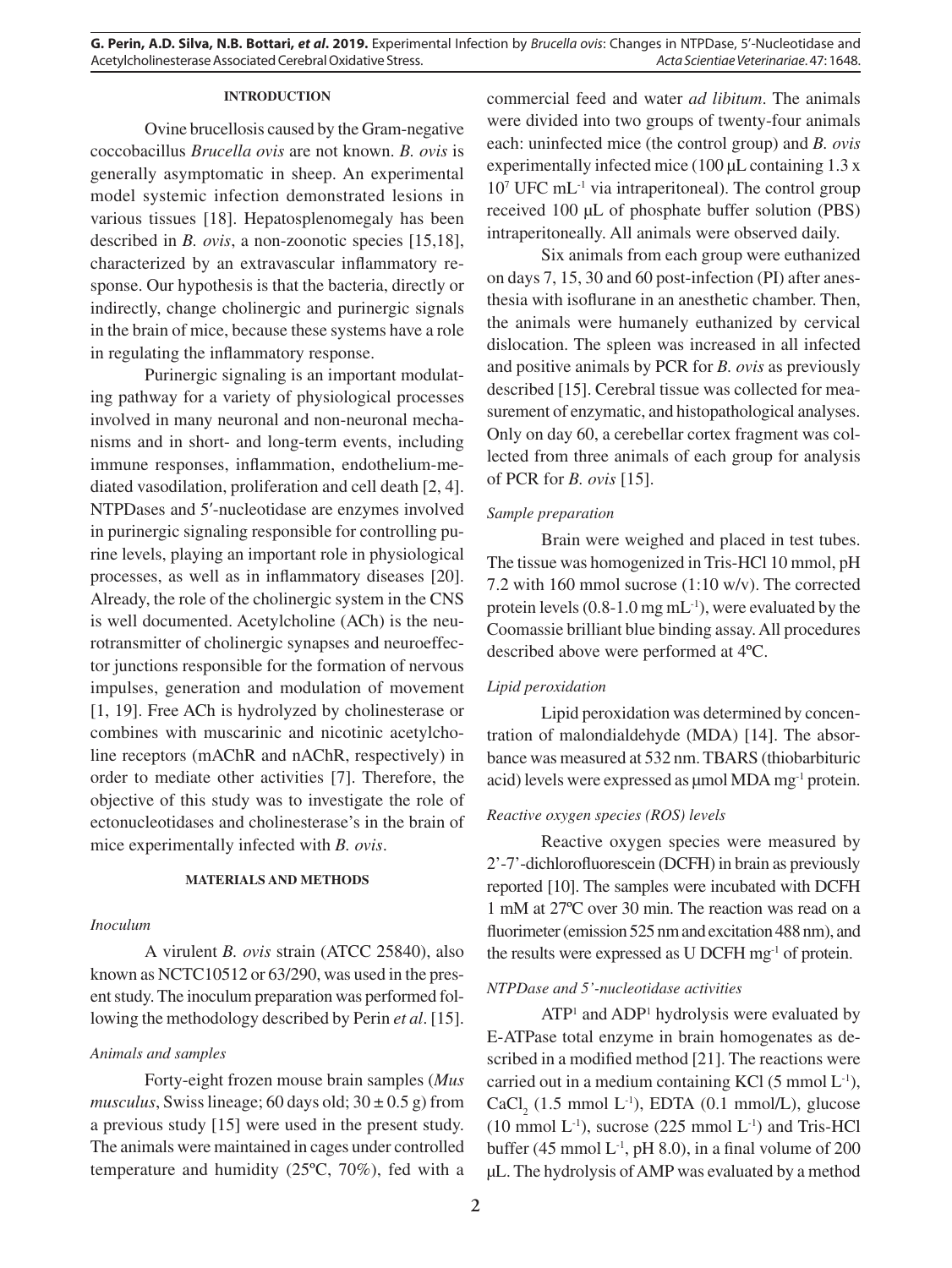described previously [5,11]; in a reaction medium containing MgSO4 (10 mmol/L) and Tris-HCl buffer (100 mmol  $L^{-1}$ , pH 7.5). The enzyme preparations (0.8-1.2) mg of protein) were pre-incubated at 37 ºC for 10 min using ATP or ADP as a substrate in a final concentration of 1.0 mmol/L or AMP at a final concentration of 2.0 mmol/L. All samples were run in triplicate. The data were reported as nmol Pi released/min/mg of protein.

## *AChE in brain*

AChE activity was measured in brain [8] as previously described [17]. Samples from brain were rinsed in ice-cold saline and were homogenized to obtain 10% homogenate in phosphate buffer (0.1 M, pH 7.4). The homogenates were centrifuged at 9000 g at 4ºC for 20 min. The supernatants were stored at -30ºC until analysis. Brain protein was adjusted for analysis between  $1.4$ -1.8  $\mu$ g mL<sup>-1</sup>.

AChE in brain involved a reaction mixture (330 µL final volume) containing 100 mM K+ phosphate buffer, pH 7.5 and 1 mM 5,5'-dithiobisnitrobenzoic acid<sup>2</sup> (DTNB). Both methods are based on the formation of the yellow anion, 5,5′-dithio-bis-acid-nitrobenzoic, measured by absorbance at 412 nm during 2-min incubation at 25°C. The enzyme (40-50 µg of brain protein) was pre-incubated for 2 min. The reaction was initiated by adding 0.8 mM acetylthiocholine iodide (AcSCh). All samples were run in duplicate or triplicate and the enzyme activity was expressed as µmol AcSCh/h/mg protein.

## *Histopathology*

One sample of cerebral cortex at each time point was fixed in formalin solution (10%) for two days and then transferred to 70% alcohol solution. Sagittal sections were embedded in paraffin and stained with hematoxylin and eosin.

### *Statistical analysis*

The data were first subjected to the normality test and transformed to logarithms. The results were expressed as mean and standard deviation. Data were analyzed by Student test (*t*-test) using GraphPad Prism (version 6). Differences were considered statistically significant when  $P < 0.05$  between groups.

## **RESULTS**

During the course of infection, *B. ovis* caused greater lipid peroxidation in the brains of infected animals (Figure 1) than in the control group  $(P < 0.05)$ 

at day 60 PI. No significant results were observed at 7, 15 or day 30 PI. Similarly, there was significantly more reactive oxygen species at day 60 PI in brains of infected animals (Figure 1) than in the control group.



**Figure 1.** *Brucella ovis* induced oxidative damage during the course of infection. A- Reactive species (RS). B- Substances reactive to thiobarbituric acid (TBARS) of control and infected in mouse brains. Sample collection on days 7, 15, 30 and 60 post infection. The results are expressed as mean ± standard deviation, using the t-test. The results are considered statistically significant at  $*P < 0.05$ .

NTPDase and 5´-nucleotidase activities are shown in Figure 2. NTPDase activity (using ATP and AMP as substrate) was lower at days 7 and 15 PI in infected animals than in control  $(P < 0.05)$ . However, during the course of infection there was an increase in NTPDase activity at day 60 PI in the infected group. The infected animals showed a decrease of 5´-nucleotidase (AMP as substrate) activity at days 7 and 30 PI (*P* < 0.05). On the other hand, 5´-nucleotidase activity was greater on day 60 PI in the experimental group than in the control. The results suggest that nucleotide hydrolysis was low in the acute phase (up to day 30 PI) due to the decrease of NTPDase and 5´-nucleotidase activities. After day 60 PI, there was a reversal in enzyme activities, probably with concomitant increase of extracellular nucleotides. AChE activity in brain on days 30 and 60 PI  $(P < 0.05)$  compared to control (Figure 3).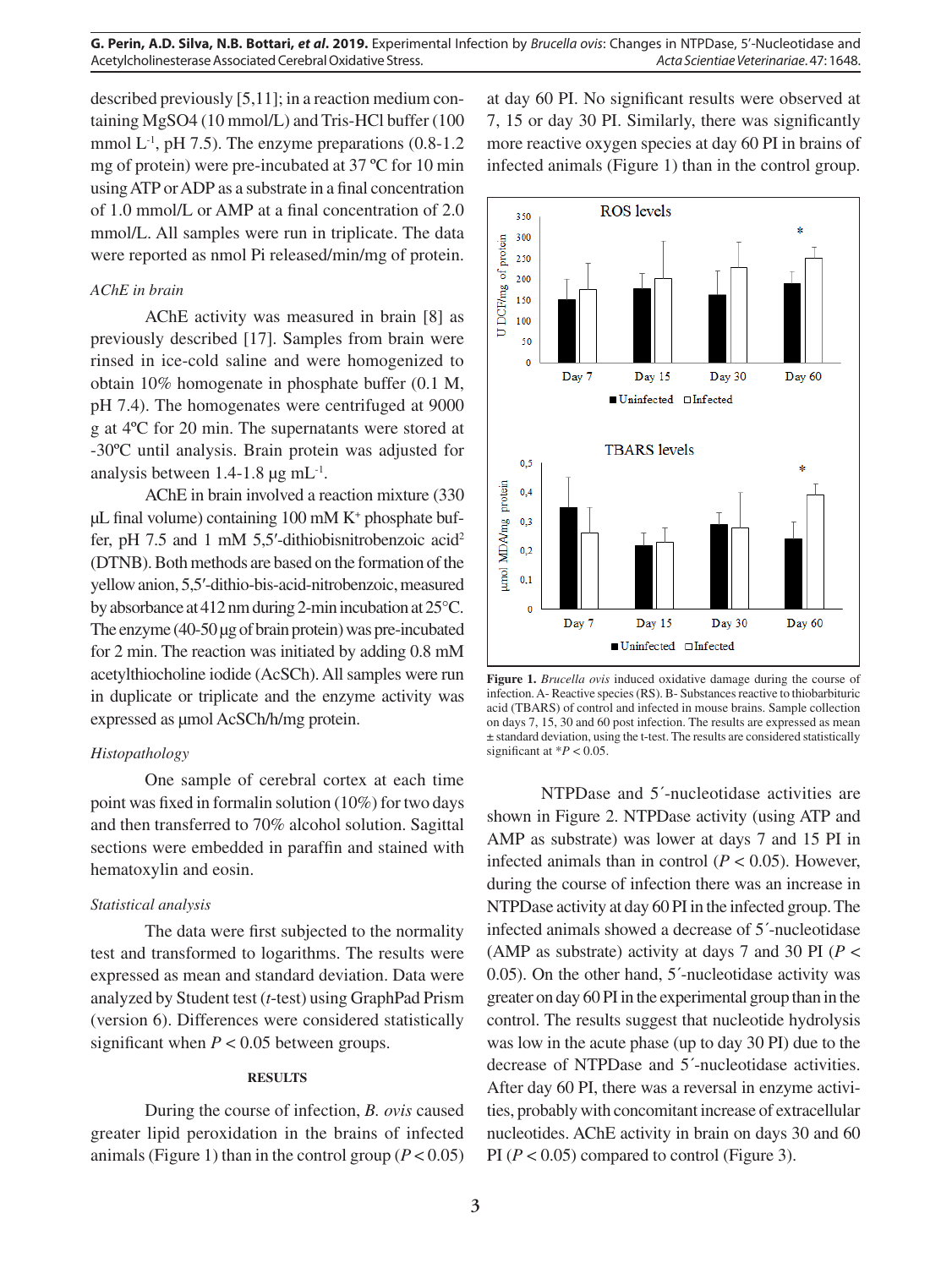

**Figure 2.** *Brucella ovis* modified activity of ectonucleotidases in brain of infected mice. NTPDase (ATP and ADP) and 5´-nucleotidase (AMP) activities of infected and control groups at days 7, 15, 30 and 60 post infection. The results are expressed as mean  $\pm$  standard deviation, using the t-test. The results are statistically significant at \*P *< 0.05.*



**Figure 3.** Activity of the enzyme acetylcholinesterase (AChE) in brain. Analysis performed on mice experimentally infected with *Brucella ovis*   $(n = 12)$  on days 7, 15, 30 and 60 post-infection (\* $P < 0.05$ ). Results are expressed as the mean ± standard deviation.

No histopathological lesions were observed in the control group nor the infected group at days 7, 15, and 30 PI. However, multifocal areas with moderate microgliosis and inflammatory infiltrates in the cerebral cortex were observed at day 60 PI in the infected animals. *B. ovis* DNA was detected in brain samples analyzed at day 60 PI.

## **DISCUSSION**

The capacity of *B. ovis* to successfully survive and replicate in host cells is critical for its virulence. *Brucella* spp. employ several strategies to establish and maintain persistent intracellular in host cells. The bacterium avoids full-blown inflammatory responses during the initial stages of infection in order to remain in the CNS. In this study, we evaluated the role of ectonucleotidases and oxidative damage in cerebral cortex of mice experimentally infected with *B. ovis*. We found that this infection was associated with multifocal areas of moderate microgliosis with inflammatory infiltrates.

*Brucella ovis* infection induced oxidative damage with an increase of reactive species and lipid peroxidation. During the course of disease (i.e., at 60 days PI) there were increases in ROS and TBARS levels in the brains of infected mice. Elevation of these factors in mice infected with *B. ovis* indicates an increase in extracellular free radicals and lipid peroxidation. This process damages cell membranes, reduces membrane fluidity and increases extracellular permeability [9]. It is known that increased production of ROS leads to cell death and apoptosis when there is no elevation in antioxidant defense enzymes that are responsible for neutralizing reactive species [6,16]. *Brucella* spp. strains generate ROS such as  $O_2^-$  and  $H_2O_2$  endogenously as a consequence of their aerobic respiratory-type metabolism [12,13]. Exogenous production of these ROS has also been shown to be important for the brucellacidal activity of macrophages [12,13]. In tissues damaged by infections due to a series of inflammatory and oxidative processes, the production of free radicals is high.

E-NTPDase and 5´-nucleotidase enzymes are essential to the regulation of inflammatory processes mediated by extracellular ATP and nucleotides. We found decreased NTPDase and 5'-nucleotidase enzymes activities in infected animals in the acute phase of infection (days 7 and 15 PI), followed by increased activity as the infection progressed (day 60 PI). The decreased NTPDase activity during the acute phase of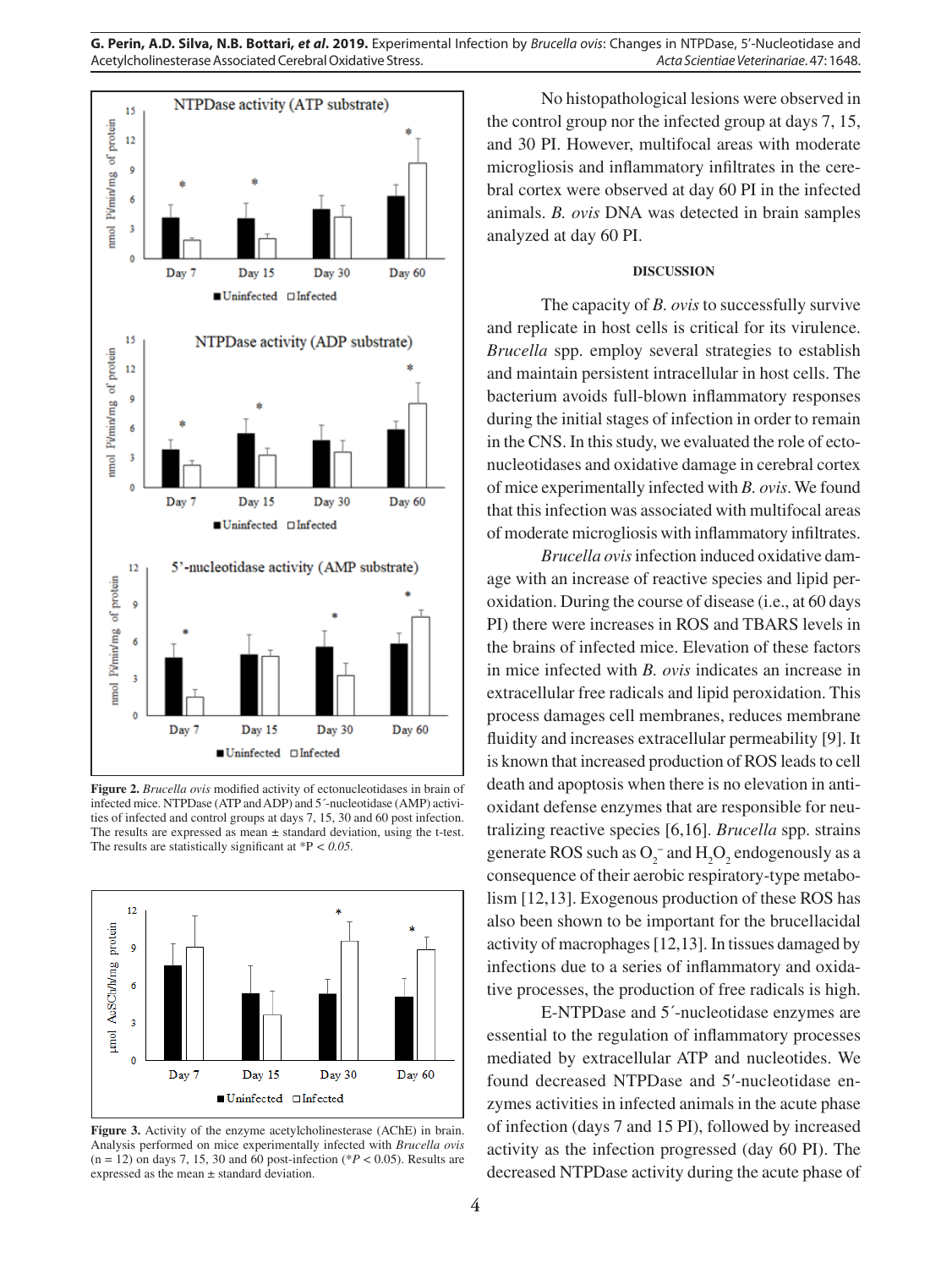**G. Perin, A.D. Silva, N.B. Bottari,** *et al***. 2019.** Experimental Infection by *Brucella ovis*: Changes in NTPDase, 5'-Nucleotidase and Acetylcholinesterase Associated Cerebral Oxidative Stress. *Acta Scientiae Veterinariae*. 47: 1648.

disease can be considered a pro-inflammatory effect via the reduction of ATP hydrolysis in the extracellular medium [18]. According to these authors, the downregulation on NTPDase activity by ATP exerts a proinflammatory profile due to the augmentation of ATP levels, inducing the release of pro-inflammatory cytokines, consequently contributing to pathophysiology. The increase in NTPDase activity is a direct reflection of the increase in ATP hydrolysis and, consequently, the reduction in the concentrations of this molecule in the extracellular space. The increased E-NTPDase and 5'-nucleotidase activities imply their involvement in an anti-inflammatory response and modulatory response through augmentation on hydrolysis of the excessive ATP content in the extracellular medium, preventing excessive tissue damage caused by excessive ATP levels during *B. ovis* infection. ATP is an important pro-inflammatory agent involved in vasodilation and platelet activation; it stimulates the production of reactive species, directly stimulating immune cells [3] in order to remove invading pathogens.

The roles of ADP and AMP during inflammation remain unknown. In our study, ADP and AMP hydrolysis was significantly increased in the infected animals at day 60 PI, probably leading to decreases in extracellular concentrations. Augmentation of ADP and AMP hydrolysis can be considered an attempt to produce more adenosine, a molecule with antiinflammatory and immunosuppressive properties [22].

With increased AChE activity in the brain, the hydrolysis of ACh in synaptic clefts is probably increased. Consequently, the reduction of this neurotransmitter and neuromodulator in the CNS [1], due to increased degradation of ACh by AChE can lead to cerebral dysfunction affecting behavior, memory, locomotion, balance and orientation. According to the literature, the increased AChE activity excessively hydrolyzes ACh in cholinergic synapses and/or neuromuscular junctions, possibly leading to cognitive disorders, behavioral and functional defects related to a hypocholinergic state [1,19].

## **CONCLUSIONS**

*Brucella ovis* infection in mice causes inflammatory infiltrates in the brain as well as changes in activity of ectonucleotidases and AChE. NTPDase mediates proinflammatory responses during the acute phase and anti-inflammatory with evolution of infection, coinciding with the appearance of lipid peroxidation and increased free radicals in the brain. We also conclude that AChE has a proinflammatory effect in the brain in *B. ovis* infections.

#### MANUFACTURERS

1 Sigma-Aldrich Brasil. São Paulo, SP, Brazil. 2 Sisco Research Laboratories Pvt. Ltd. Mumbai, India.

*Acknowledgements***.** We thank the CAPES and CNPq for financial support.

*Ethical approval***.** This experiment was approved by the Animal Welfare Committee of the State University of Santa Catarina (UDESC) under protocol number 4438310517.

*Declaration of interest***.** The authors report no conflicts of interest. The authors alone are responsible for the content and writing of the paper.

#### **REFERENCES**

- **1 Anglister L., Etlin A., Finkel E., Durrant A.R. & Lev-Tov A. 2008.** Cholinesterases in development and disease. *Chemico-Biological Interactions*. 175(1): 92-100.
- **2 Atkinson B., Dwyer K., Enjyoji K. & Robson S.C. 2006.** Ecto-nucleotidases of the CD39/NTPDase family modulate platelet activation and thrombus formation: Potential as therapeutic targets. *Blood Cells, Molecules & Diseases*. 36(2): 217-222.
- **3 Bours M.J., Swennen E.L., Di Virgilio F., Cronstein B.N. & Dagnelie P.C. 2006.** Adenosine 5'-triphosphate and adenosine as endogenous signaling molecules in immunity and inflammation. *Pharmacology & Therapeutics*. 112(4): 358-404.
- **4 Burnstock G. 2006.** Pathophydiology and therapeutic potential of purinergic signaling. *Pharmacology Review*. 58(1): 58-86.
- **5 Chan K., Delfert D. & Junger K.D. 1986.** A direct colorimetric assay for Ca2+- ATPase activity. *Analytical Biochemistry*. 157(3): 375-378.
- **6 Cornelius C., Crupi R., Calabrese V., Graziano A., Milone P. & Pennisi G. 2013.** Traumatic brain injury: oxidative stress and neuroprotection. *Antioxidants & Redox Signaling*. 19(7): 836-853.